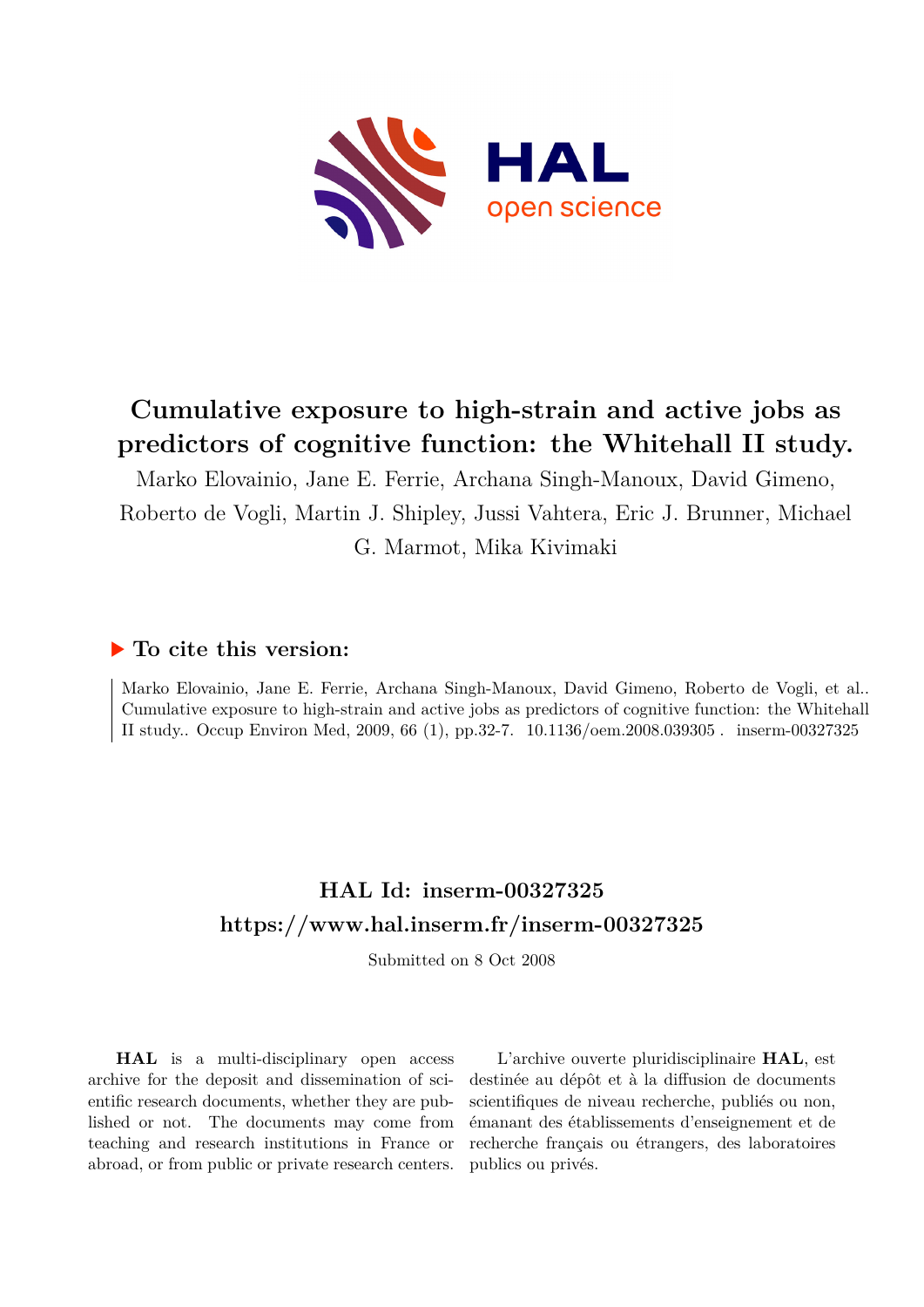### **Cumulative exposure to high strain and active jobs as predictors of cognitive function: The Whitehall II study**

Marko Elovainio, Jane E. Ferrie, Archana Singh-Manoux, David Gimeno, Roberto De Vogli, Martin J. Shipley, Jussi Vahtera, Eric J. Brunner, Michael G. Marmot, Mika Kivimäki

Elovainio et al. Strain and cognitive function **Word count text:** 4454 **Word count abstract:** 255 **Number of figures**: 0 **Number of tables**: 4

Affiliations: University College London, UK (M.E., J.E.F., A. S-M. D.G., R.D.V., M.J.S., E.J.B., M.G.M., M.K.); National Research and Development Centre for Welfare and Health, Helsinki, Finland (M.E.); INSERM U697-IFR69 (A.S-M); Finnish Institute of Occupational Health, Helsinki, Finland (M.K., J.V.)

#### **Correspondence to:**

Marko Elovainio, National Research and Development Centre for Welfare and Health, PO Box 220, Fi-00370 Helsinki, Finland. marko.elovainio@stakes.fi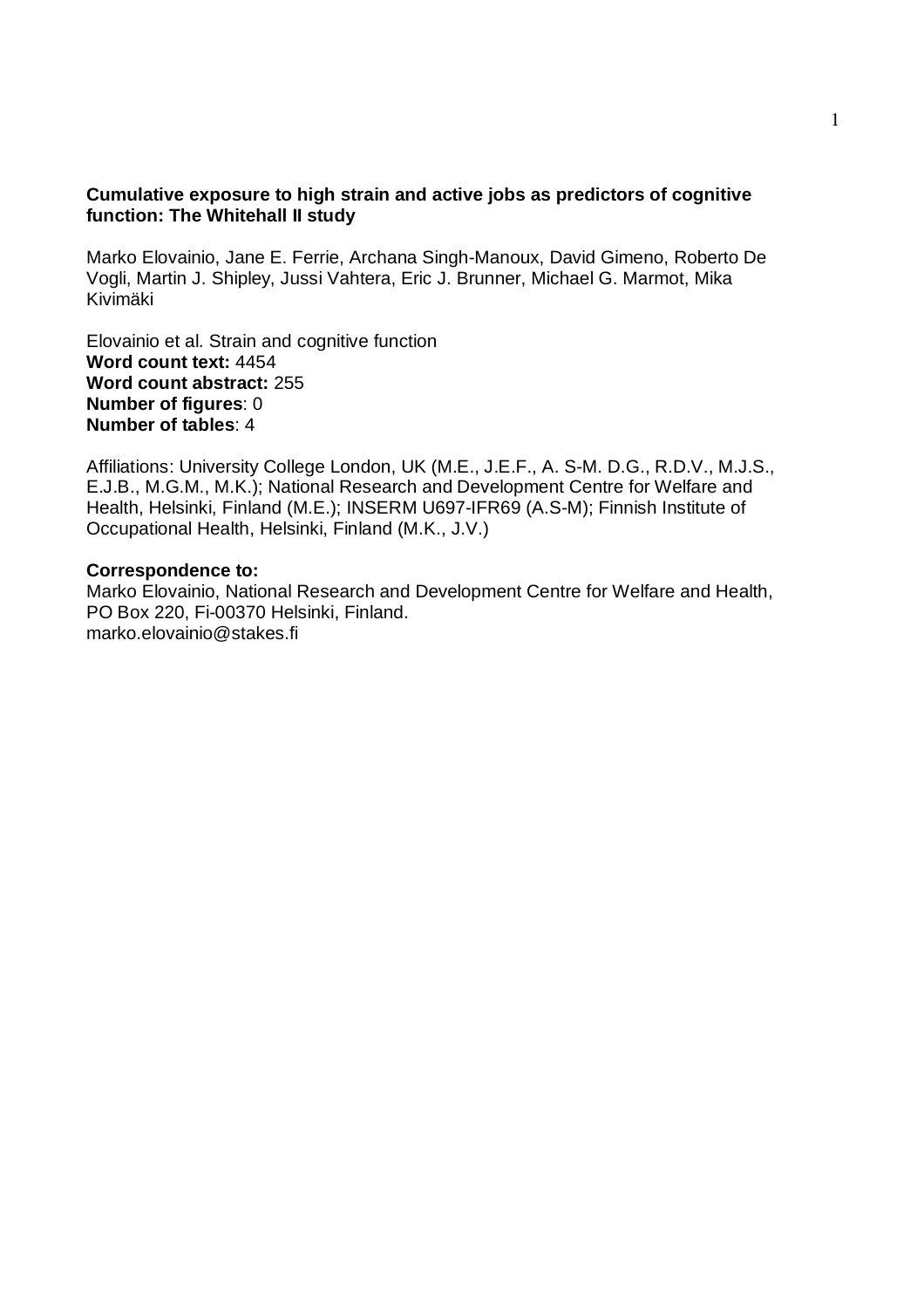### ABSTRACT

**Objectives:** A high strain job (a combination of high job demands and low job control) is expected to increase the risk of health problems, whereas an active job (high demands and high control) can be hypothesized to be associated with a greater capacity to learn. We tested associations between high strain and active jobs and cognitive function in middle-aged men and women.

**Methods:** Data on 4146 British civil servants (2,989 men and 1,157 women) aged 35 - 55 years at baseline came from the Whitehall II study. Cumulative exposure to both high strain and active jobs was assessed at Phases 1 (1985-1988), 2 (1989-1990) and 3 (1991-1993). Cognitive performance was assessed at Phases 5 (1997-1999) and 7 (2003-2004) using the following tests: verbal memory, inductive reasoning (Alice Heim), verbal meaning (Mill Hill), phonemic and semantic fluency. Analyses were adjusted for age, sex, and employment grade.

**Results:** Longer exposure to high job strain and shorter exposure to active jobs were associated with lower scores in most of the cognitive performance tests. However, these associations disappeared on adjustment for employment grade. Phonemic fluency was an exception to this pattern. Associations between exposure to an active job and phonemic fluency at both follow-up phases were robust to adjustment for employment grade. However, there was no association between exposure to active jobs and change in phonemic fluency score between the follow-up phases after adjustment for employment grade.

**Conclusions:** In these data associations between cumulative exposure to high strain or active jobs and cognition are largely explained by socioeconomic position.

**Key words:** Job strain, cognitive function, memory, psychosocial factors, longitudinal

#### **Main messages:**

Very few studies have tested the fundamental learning hypothesis of job demands-control model

Our results did not offer strong support for the cumulative learning possibilities and following cognitive capacity of active work

High strain work did not seem to be strong predictor of low learning capacity measured by cognitive tests

#### **Policy implications:**

Further research is needed to determine the possible interventions in reducing socioeconomic inequalities in learning capacity in terms of cognitive functions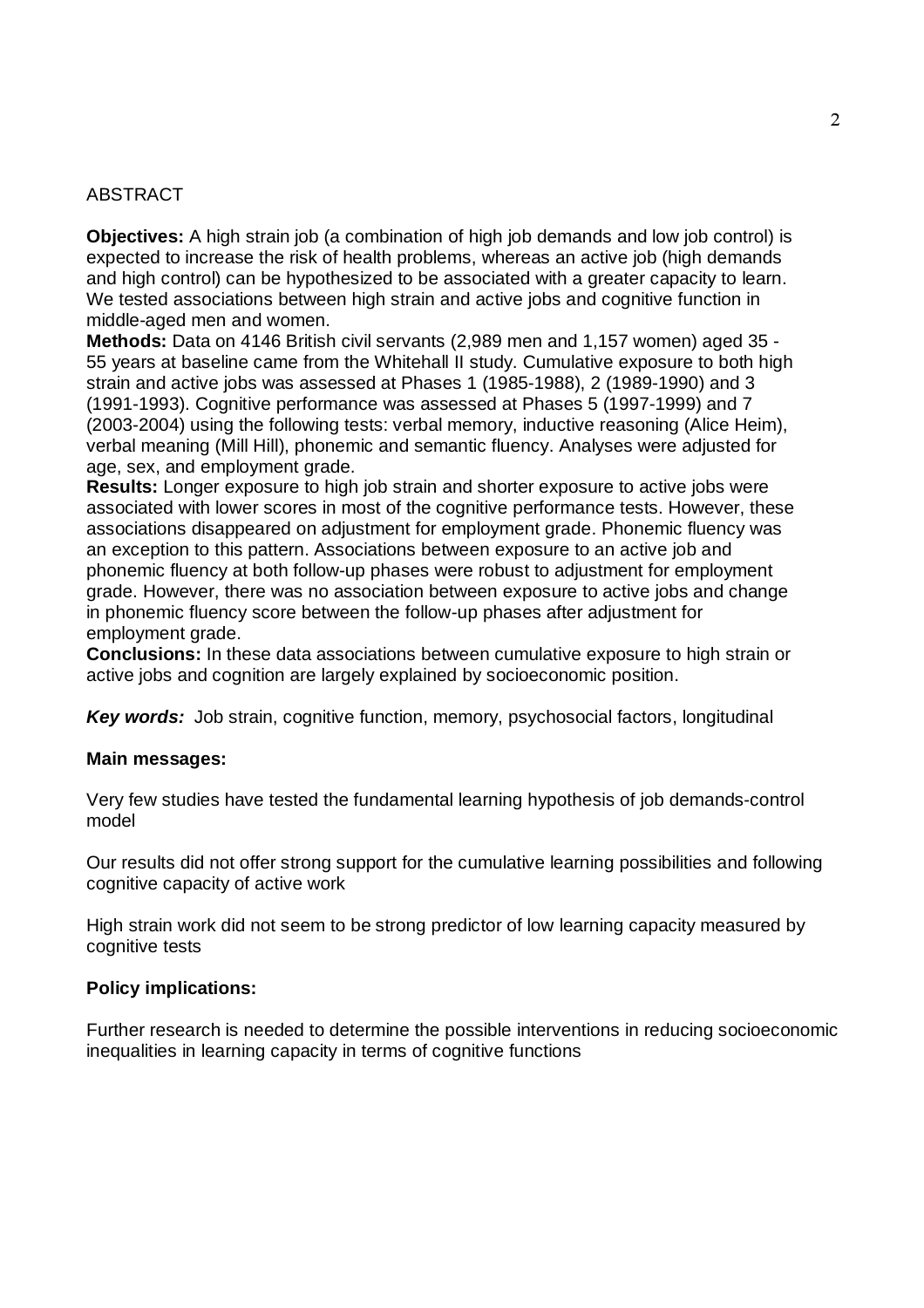#### **INTRODUCTION**

The job strain model (also known as, the demand-control model) proposes that high strain jobs, a combination of high job demands and low job control, are hazardous to employee health. This proposition has received extensive endorsement in the literature [1-8]. The model also suggests that high strain inhibits learning and may thus have an adverse effect on cognitive capabilities in the long run. Another fundamental, but less explored hypothesis relates to active jobs. These jobs combine the chance to control the main parameters of one's job with high and challenging job demands. It is possible that active jobs contribute to learning new skills and/or coping strategies which [9, 10] in turn, may improve cognitive function and protect against cognitive decline. Yet, to our knowledge, only two longitudinal studies have assessed the association between components of the job strain model and cognitive functioning. One found that learning-like outcomes such as self-efficacy mediated the effect of job control on depression and the authors concluded that high job strain inhibits learning [11]. Another study found that high levels of job strain had adverse effects on learning among new employees [12]. Both studies were based on small samples, short follow-up periods and selfreported outcomes.

Adverse effects on learning and memory, following intense stress have repeatedly been found [13-17]. It has been reported, for instance, that intense stress results in marked inaccuracies in memory [18-20]. Also chronic stress has been shown to affect memory and other cognitive functions. Öhman and others [21] found performance deficits for episodic memory and for tasks requiring divided attention during either encoding or retrieval of words among chronic stress patients. Poor performance was also found in mental tempo, prospective memory and semantic access.

In this study, we examined whether shorter exposure to active jobs and longer exposure to high job strain was associated with poorer cognitive function in the Whitehall II study, a cohort of British civil servants. The advantage of using Whitehall ll data is the opportunity to examine cumulative exposure to high strain and active jobs as predictors of cognitive function in a large, longitudinal occupational cohort with a wide range of cognitive function measures, such as memory functions, inductive reasoning, verbal meaning, semantic fluency and phonemic fluency.

## **METHODS Participants and design**

The target population for the Whitehall II Study was all office staff aged 35 to 55 years based in 20 civil service departments in London, England. With a 73% participation rate, the cohort included 6,895 men and 3,413 women at study entry in 1985-1988. The present study focused on the 2,989 men (43% of all men participants) and 1,157 women (34% of all women participants) who responded to a survey on job strain at Phases 1 (the baseline of this study, 1985-1988), 2 (1989-1990) and 3 (1991-1993), and completed the cognitive function test at Phases 5 (1997-99) and 7 (2003-2004).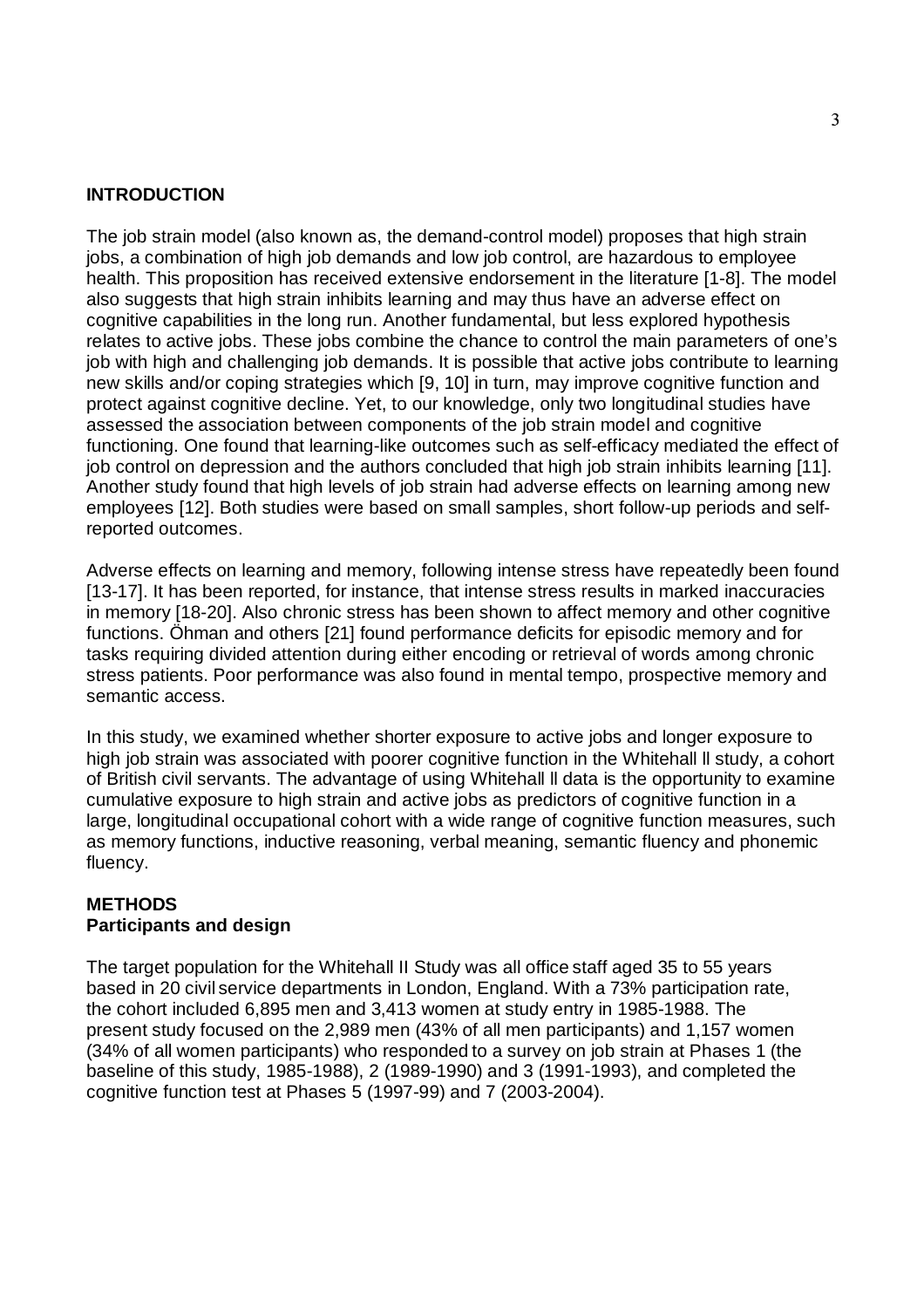### **High strain jobs and active jobs**

Components of the job strain model were measured using the Job Strain Questionnaire [22]. Job demands were measured using 4 items (internal consistency, Cronbach's  $\alpha$ = 0.67), and job control using 15 items (internal consistency, Cronbach's  $\alpha$ = 0.84). All questions were answered on a four point scale from ''often'' to ''never/almost never''. Responses were combined and then divided into high and low based on the median split for the respective component. Four job categories were created based on the demandcontrol model: active (high control and high demands), low strain (high control and low demands), passive (low control and low demands) and high strain (low control and high demands) [23]. The accumulation of exposure to high strain and active jobs over the three measurement periods (phases 1, 2, and 3) was computed by adding together the number of times the participant had been working in high strain or active jobs.

### **Cognitive function**

Cognitive data are drawn from Phases 5 and 7, when cognitive testing was performed on all participants attending the Whitehall ll medical examination. Cognitive function was measured using the following five standard tests:

(a) Verbal memory was assessed by a 20-word free recall test of short-term memory. Participants were presented a list of 20 one or two syllable words at 2-second intervals and were then asked to recall in writing as many of the words in any order within 2 minutes.

(b) The Alice Heim intelligence test (AH4) [24] is composed of a series of 65 items (32 verbal and 33 mathematical reasoning items) of increasing difficulty. This is a test of inductive reasoning that measures the ability to identify patterns and infer principles and rules. Participants had 10 minutes to complete this section.

(c) The Mill Hill vocabulary test [25] assesses knowledge of verbal meaning and encompasses the ability to recognize and comprehend words. We used the test in its multiple format, which consists of a list of 33 stimulus words ordered by increasing difficulty, and six response choices per word.

(d) Two measures of verbal fluency: phonemic and semantic, were used [26]. Phonemic fluency was assessed via ''S'' words and semantic fluency via ''animal'' words. Subjects were asked to recall in writing as many words beginning with ''S'' and as many animal names as they could. One minute was allowed for each test. High scores on all tests denote better performance.

Change scores in cognitive function between Phase 5 and Phase 7 were defined by taking the difference in the cognitive function score between Phase 5 and Phase 7. As previously [27, 28] decline was defined as performance in the worst quintile of change. Because the interval between Phases 5 and 7 was not equal for everybody (mean 5.4 years, range 3.2 to 7.2 years) further adjustments were made by including the time interval as a covariate in the regression models.

#### **Potential Confounding Factors**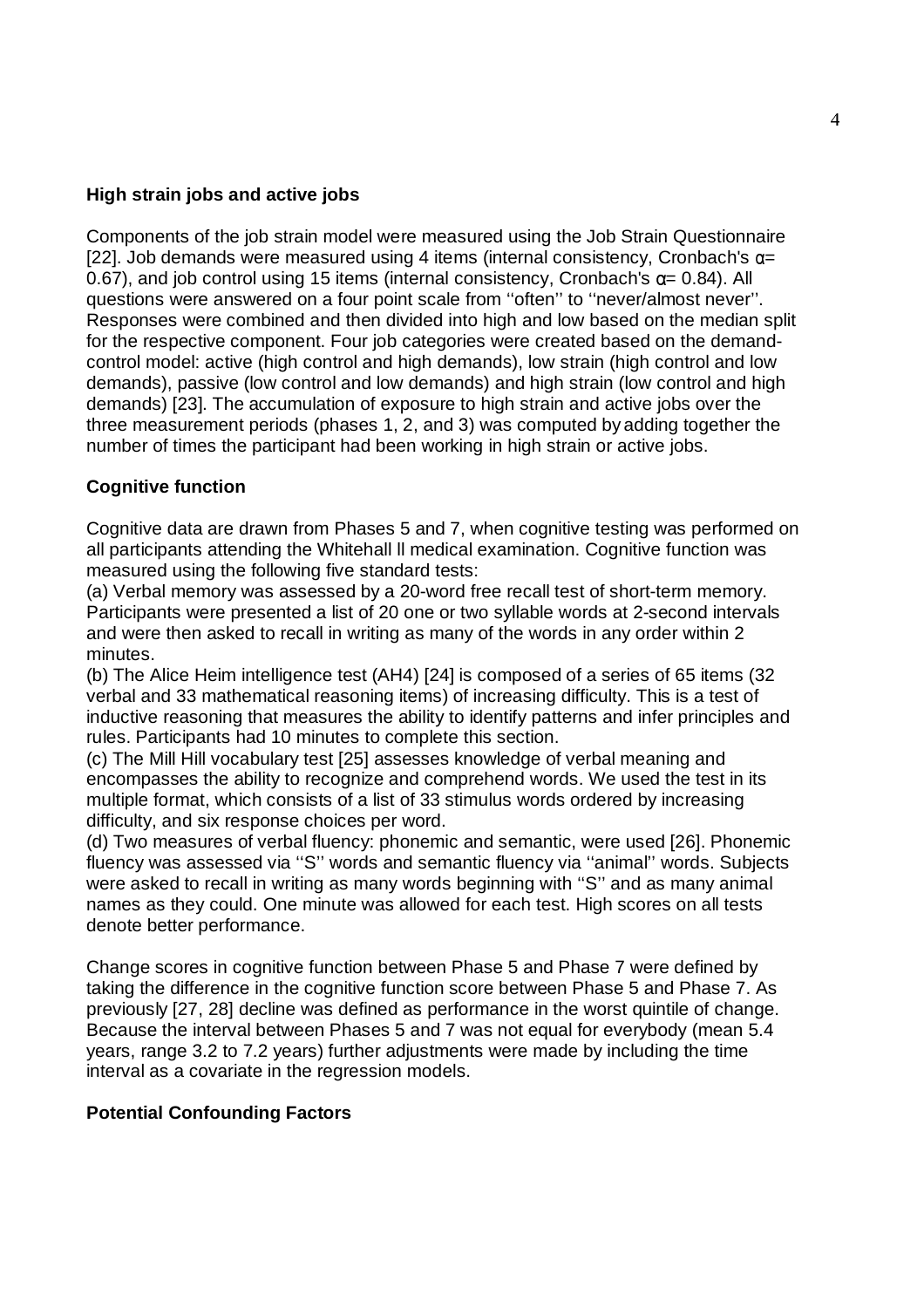Potential confounding factors measured at Phase 5 included sex, age, employment grade, smoking, alcohol consumption, body mass index (BMI), depression and hypertension. Socioeconomic position was measured as civil service employment grade (administrative, professional, clerical/support). Health behaviour measures were smoking (self-reported cigarette smoking classified as never smoker, former smoker and current smoker), alcohol consumption (units/week, classified as: none, 1–14 units, 15–21 units, 22 + units with the highest two categories combined in women), and body mass index (BMI, kg/m<sup>2</sup>, classified as under 18.5, 18.5 -25, 25 -30 over 30). Depressive symptoms in the Whitehall II study were measured using a four item depression subscale (Cronbach  $\alpha$ =0.88). Derived from the General Health Questionnaire-30 (GHQ-30), the subscale was based on principal component analysis and compared with the depression subscale items from the GHQ-28.The four items requested whether the participant had recently: (a) been thinking of him/herself as a worthless person;

- (b) felt that life is entirely hopeless;
- (c) felt that life isn't worth living; and,
- (d) found at times he/she couldn't do anything because his/her nerves were too bad.

Response options were on a Likert scale from 0 to 3 ("not at all", "no more than usual", "rather more than usual", and "much more than usual") [29]. The items were summed up and those scoring 3 or more were classified as depressive. Subjects with systolic blood pressure (SBP) >140 mmHg and diastolic blood pressure (DBP) >90 mmHg or on antihypertensive treatment were classified as hypertensive [30].

#### **Statistical analysis**

Relationships between cumulative exposure to (1) a high strain job and (2) an active job and cognitive function at Phases 5 and 7 were analyzed using least squares regression with continuous measures of the cognitive tests as the outcome. Least squares means were used to present the age-adjusted cognitive function means from these analyses. We additionally tested the associations using repeated analyses of variance. Statistical models were sequentially adjusted for age, sex, and employment grade, and then additionally for alcohol consumption, smoking status, BMI, physical activity, depression, and hypertension. Most of these factors have been shown to be associated with cognitive functioning previously [27, 31- 33]. Associations between cumulative exposure to (a) a high strain job and (b) an active job and subsequent change in cognitive function between Phases 5 and 7 were examined using logistic regression with the worst quintile of change as the outcome. In comparing included participants with those excluded, a t-test for the continuous variables and a chi-squared test for the categorical variables were used. The statistical tests were performed using Statistical Analysis System (SAS) version 9.01, and statistical significance was inferred from a 2-tailed  $p$ -value  $< 0.05$ .

#### **RESULTS**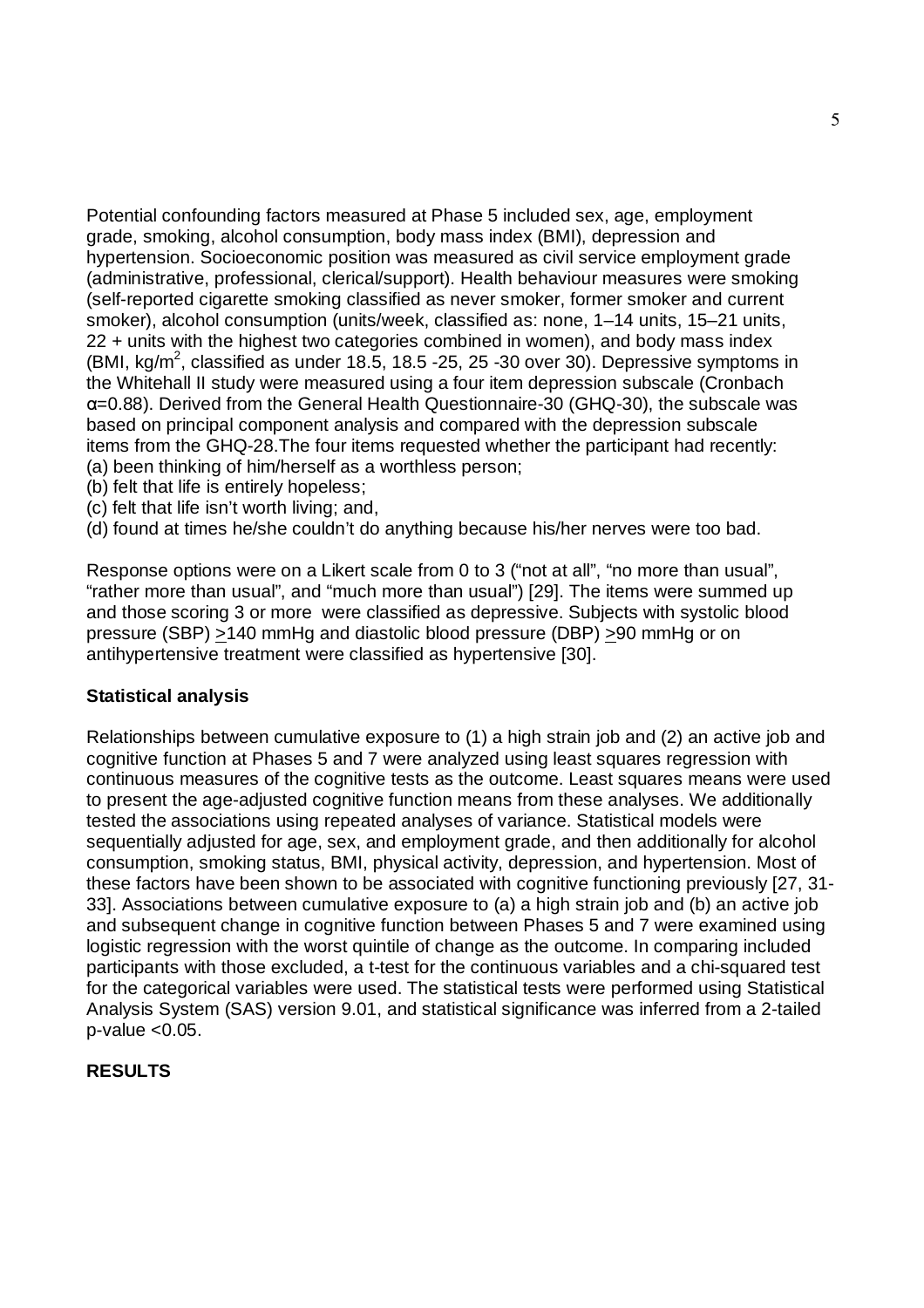Participants who were excluded from the current analyses were, at Phase 1, older (45.1 years compared to 43.4 years,  $p<0.001$ ), more likely to be women (38% vs. 28%,) p<0.001), and from the lowest employment grade (24% vs. 11%, p<0.001). Additionally they had both higher job demands (mean 59.1 vs. 56.7, p=0.043) and job control level (mean 67.0 vs. 63.1, p<0.001) at baseline.

| Table 1. Sample characteristics $(N=4,146)^+$ |             |                |             |
|-----------------------------------------------|-------------|----------------|-------------|
|                                               | $\mathbf n$ | $\frac{0}{0}$  | Mean (SD)   |
| Age (years)                                   | 4,146       |                | 54.8 (5.69) |
| <b>Sex</b>                                    |             |                |             |
| Male                                          | 2,989       | 72             |             |
| Female                                        | 1,157       | 28             |             |
| Employment grade level (Phase 5/ Phase 7)     |             |                |             |
| 1 Senior administrators (highest grade)       | 889/1073    | 22/26          |             |
| $\overline{2}$                                | 996/889     | 24/22          |             |
| 3                                             | 592/629     | 14/15          |             |
| $\overline{4}$                                | 693/641     | 17/15          |             |
| 5                                             | 508/491     | 12/12          |             |
| 6 Clerical/support (lowest grade)             | 463/397     | 11/10          |             |
| Missing                                       | 5/26        | $-1/1$         |             |
| <b>Smoking</b>                                |             |                |             |
| Never or former smokers                       | 3,770       | 91             |             |
| Current smokers                               | 342         | 8              |             |
| Missing                                       | 34          | $\mathbf{1}$   |             |
| Alcohol consumption (units of alcohol/week)   |             |                |             |
| None                                          | 567         | 14             |             |
| 1-14 units/week                               | 2,053       | 50             |             |
| 15-21 units/week                              | 595         | 14             |             |
| 22 units/week or over                         | 825         | 20             |             |
| Missing                                       | 106         | $\overline{2}$ |             |
| Body mass index $(kg/m2)$                     | 4,141       |                | 26.2(8.50)  |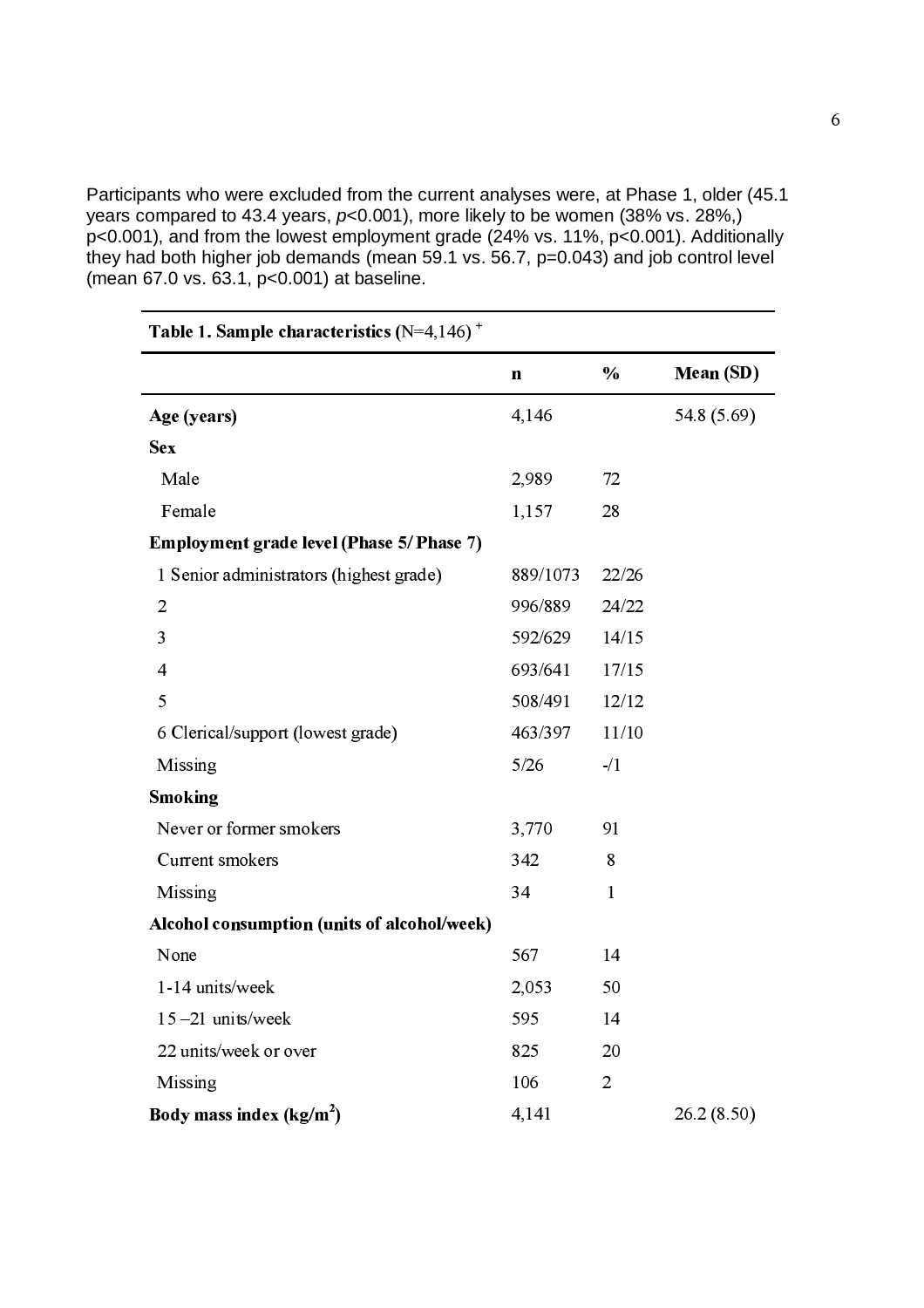| under 18.5     | 61             | $\overline{2}$ |
|----------------|----------------|----------------|
| $18.5 - 25$    | 2,610          | 63             |
| $25 - 30$      | 1,272          | 32             |
| over 30        | 198            | 5              |
| Depression     |                |                |
| No             | 3,360          | 81             |
| Yes            | 786            | 19             |
| Hypertension   |                |                |
| N <sub>o</sub> | 2,521          | 61             |
| Yes            | 1,623          | 39             |
| Missing        | $\overline{2}$ |                |

| <b>Table 1 continued</b>                       |       |                |              |
|------------------------------------------------|-------|----------------|--------------|
| Phases 1 to 3<br>High strain job over 3 phases |       |                |              |
| No exposure                                    | 2,513 | 61             |              |
| One exposure                                   | 1,013 | 24             |              |
| Two exposures                                  | 458   | 11             |              |
| Three exposures                                | 162   | $\overline{4}$ |              |
| Active job over 3 phases                       |       |                |              |
| No exposure                                    | 1,804 | 44             |              |
| One exposure                                   | 940   | 23             |              |
| Two exposures                                  | 718   | 17             |              |
| Three exposures                                | 684   | 16             |              |
| <b>Phase 5 Cognitive functions</b>             |       |                |              |
| Verbal memory                                  | 4,146 |                | 7.0(2.39)    |
| Inductive reasoning (AH4)                      | 4,146 |                | 47.5 (10.67) |
| Verbal meaning (Mill Hill)                     | 4,146 |                | 25.2(4.33)   |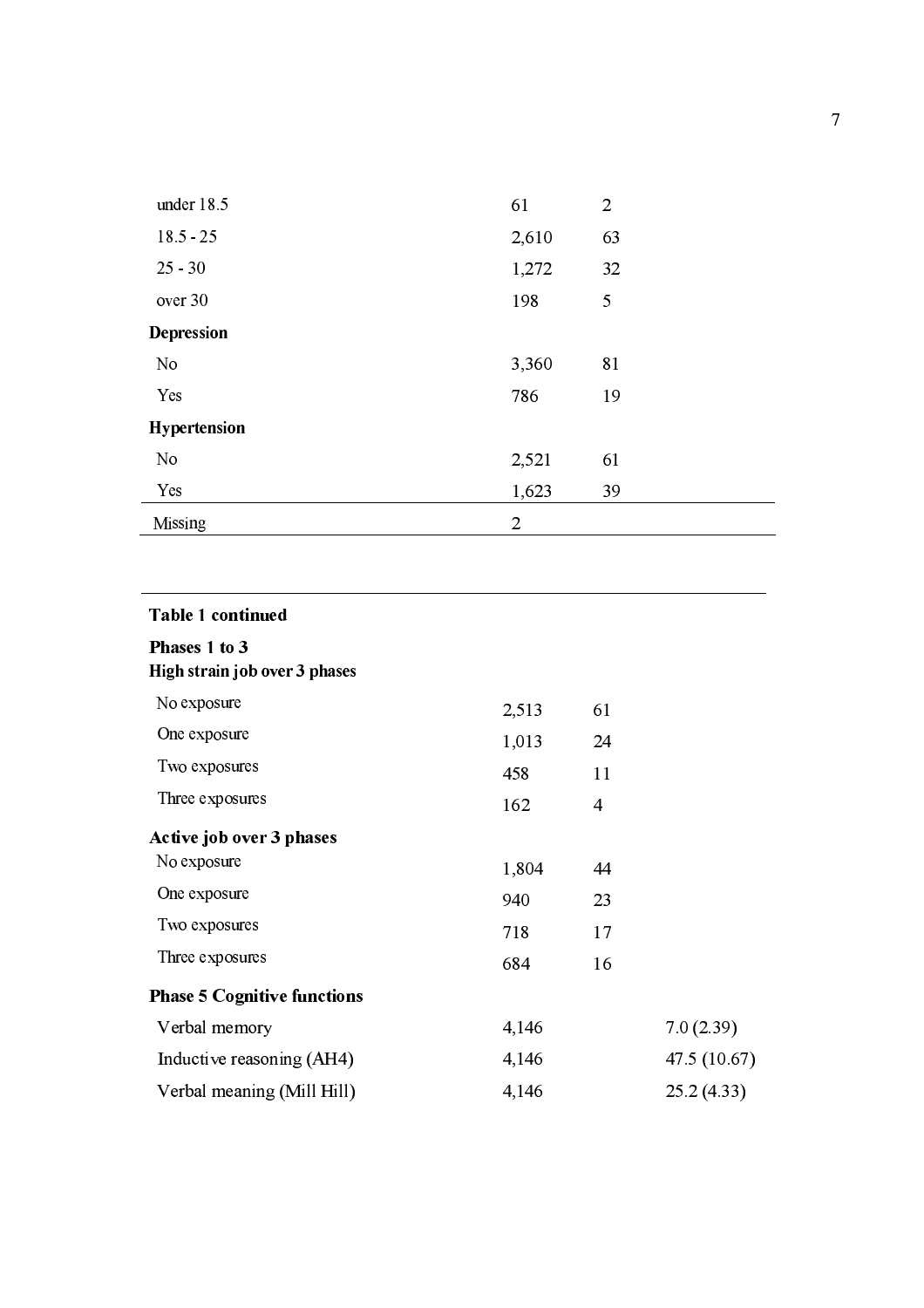| Phonemic fluency                   | 4,146 | 17.1(4.43)   |
|------------------------------------|-------|--------------|
| Semantic fluency                   | 4,146 | 16.7(4.19)   |
| <b>Phase 7 Cognitive functions</b> |       |              |
| Verbal memory                      | 4,146 | 6.9(2.41)    |
| Inductive reasoning (AH4)          | 4,144 | 44.7 (10.87) |
| Verbal meaning (Mill Hill)         | 4,136 | 25.1(4.32)   |
| Phonemic fluency                   | 4,126 | 16.0(4.17)   |
| Semantic fluency                   | 4,138 | 15.9(3.87)   |

⊤ Charactaristics as at Dhasa 5, welcas atharwiga stated

Characteristics of the study participants at Phase 5 are shown in Table 1. Their mean age was 54.8 years, the majority worked in the highest grade. Only 8% were current smokers, less than one fifth were classified as depressed and 39% were hypertensive. Four percent of the participants were in high strain jobs and 16% in active jobs at Phases 1, 2 and 3. There was a slight decline in the average test score for each cognitive function measure between Phase 5 and Phase 7.

Mean scores for the cognitive function measures at Phases 5 and 7 by exposure to high strain jobs are shown in Table 2. Although the age and sex adjusted analyses showed declines in cognitive function with cumulative exposure to high strain jobs, further adjustment for employment grade attenuated all the associations such that cumulative exposure to a high strain job was not associated with any of the cognitive function tests at Phase 5 or 7. Adjusting for smoking, alcohol consumption, BMI, depression and hypertension did not change the results and repeated analyses of variance did not produce any statistically significant exposure X time interactions (not shown).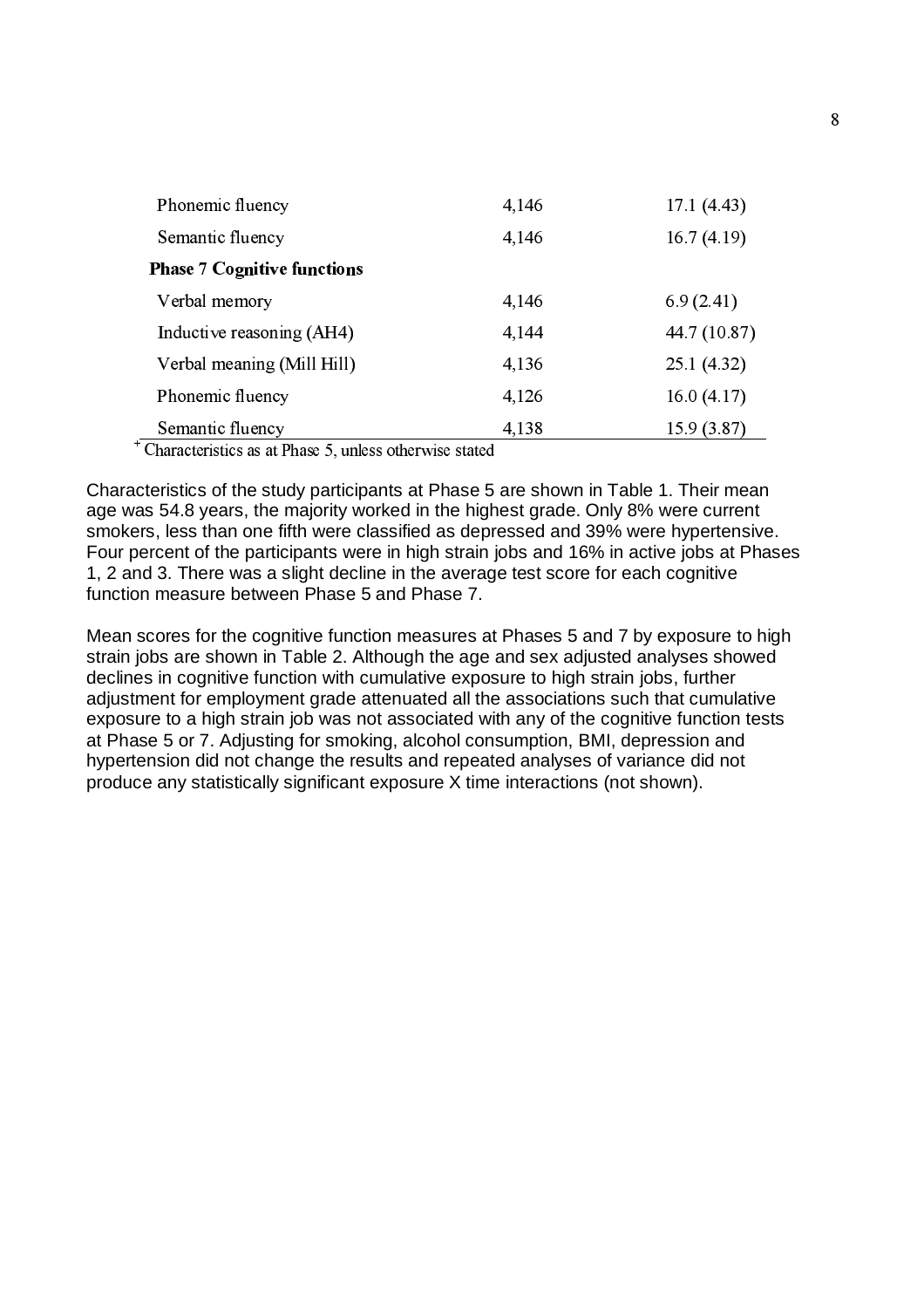| High strain                  |                                | Memory                         |                         | Inductive reasoning (AH4) | Verbal meaning (Mill Hill) |                              |                             | Phonemic fluency        |                         | Semantic fluency           |
|------------------------------|--------------------------------|--------------------------------|-------------------------|---------------------------|----------------------------|------------------------------|-----------------------------|-------------------------|-------------------------|----------------------------|
| job Phases 1,<br>$2$ and $3$ | Model 1 <sup>+</sup>           | υ<br>Model 2                   | Model 1                 | Model 2                   | Model 1                    | Model 2                      | Model 1                     | $\mathbf{c}$<br>Model   | ▀<br>Model              | N<br>Model                 |
|                              |                                |                                |                         |                           |                            | Outcomes measured at Phase 5 |                             |                         |                         |                            |
| No exposure                  | $(7.0 - 7.2)$                  | $(6.9 - 7.1)$<br>7.1           | $(46.4 - 47.3)$<br>46.9 | 46.4<br>46.1<br>(45.7)    | $(24.6 - 25.0)$<br>24.8    | $(24.3 - 24.7)$<br>25.5      | $(17.1 - 17.5)$<br>17.3     | $(16.9 - 17.3)$<br>17.1 | $(16.7 - 17.0)$<br>16.8 | $(16.4 - 16.8)$<br>16.6    |
| 1 exposure                   | $(6.8 - 7.1)$<br>6.9           | $(6.8 - 7.1)$<br>7.0           | $(44.6 - 45.9)$<br>45.3 | 46.3)<br>45.7<br>(45.1)   | $(24.1 - 24.7)$<br>24.4    | (24.4 24.8)<br>24.6          | $(16.5 - 17.0)$<br>16.7     | $(16.6 - 17.1)$<br>16.8 | $(15.9 \t16.4)$<br>16.2 | $(16.1\; \; 16.6)$<br>16.3 |
| 2 exposures                  | $(6.6 - 7.1)$<br>$\frac{8}{6}$ | $(6.6 - 7.1)$<br>$\frac{8}{6}$ | $(43.7 - 45.6)$<br>44.7 | 46.2<br>454<br>(44.6)     | $(24.3 - 25.1)$<br>24.7    | $(24.6 - 25.2)$<br>24.9      | $(16.4 - 17.2)$<br>16.8     | $(16.6 - 17.4)$<br>17.0 | $(16.0 - 16.7)$<br>16.3 | $(16.2 - 16.9)$<br>16.6    |
| 3 exposures                  | $(6.5 - 7.2)$<br>6.9           | $(6.6 - 7.3)$<br>7.0           | $(43.6 - 46.7)$<br>45.1 | 47.2<br>45.9<br>(44.5)    | $(23.7 - 25.0)$<br>24.3    | $(24.1 - 25.2)$<br>24.7      | $(16.3 \t17.7)$<br>17.0     | $(16.6 - 17.9)$<br>17.2 | $(15.4 - 16.7)$<br>161  | $(15.7 - 16.9)$<br>16.3    |
| linear trend<br>p-value for  | 0.003                          | 0.127                          | < 0.001                 | 0.163                     | 0.064                      | 0.073                        | 0.002                       | 0.678                   | < 0.001                 | 0.203                      |
|                              |                                |                                |                         |                           |                            | Outcomes measured at Phase 7 |                             |                         |                         |                            |
| No exposure                  | $(7.0 - 7.2)$                  | $(6.9 - 7.1)$<br>70            | $(43.5 - 44.4)$<br>440  | $-43.1$<br>42.7<br>(42.3) | $(24.7 - 25.0)$<br>24.9    | $(24.1 - 24.5)$<br>24.3      | $(16.1 - 16.4)$<br>16.2     | $(15.6 - 16.0)$<br>15.8 | $(15.8 \t16.1)$<br>15.9 | $(15.3 - 115.7)$<br>15.5   |
| 1 exposure                   | $(6.7 - 7.0)$<br>6.9           | $(6.7 - 7.0)$<br>6.9           | $(41.8 - 43.0)$<br>42.4 | 42.9<br>42.4<br>(41.8)    | $(24.1 - 24.6)$<br>24.4    | $(24.1 - 24.5)$<br>24.4      | $(15.5 \cdot 16.0)$<br>15.7 | $(15.5 - 16.0)$<br>15.7 | $(15.2 - 15.6)$<br>15.4 | $(15.1 - 15.6)$<br>15.4    |
| 2 exposures                  | $(6.7 - 7.2)$<br>6.9           | $(6.7 - 7.2)$<br>7.0           | $(41.3 - 43.2)$<br>42.3 | $-43.1$<br>42.3<br>(41.5) | $(24.3 - 25.1)$<br>24.7    | $(24.3 - 24.9)$<br>246       | $(15.3 \t15.9)$<br>15.6     | $(15.3 - 16.0)$<br>15.6 | $(15.1 - 15.8)$<br>15.5 | $(15.2 - 15.7)$<br>15.5    |
| 3 exposures                  | $(6.4 - 7.2)$<br>$\frac{8}{6}$ | $(6.5 - 7.2)$<br>$\frac{8}{6}$ | $(41.6 - 44.8)$<br>43.2 | 44.7)<br>43.3<br>(42.0)   | $(23.6 - 24.9)$<br>24.3    | $(23.7 - 24.9)$<br>24.3      | $(14.7 - 16.1)$<br>15.4     | $(14.9 - 16.1)$<br>15.5 | $(14.7 \t15.8)$<br>15.2 | $(14.8 \t115.8)$<br>15.3   |
| linear trend<br>p-value for  | 0.006                          | 0.395                          | 0.001                   | 0.806                     | 0.024                      | 0.313                        | 0.001                       | 0.176                   | 0.001                   | 0.277                      |

 $\circ$ 

Table 2. Association between high strain job and cognitive functions at Phases 5 and 7 (means and 95% CI).

 $\frac{1}{2}$  Model 2 is adjusted for age, sex and employment grade (at Phase 5).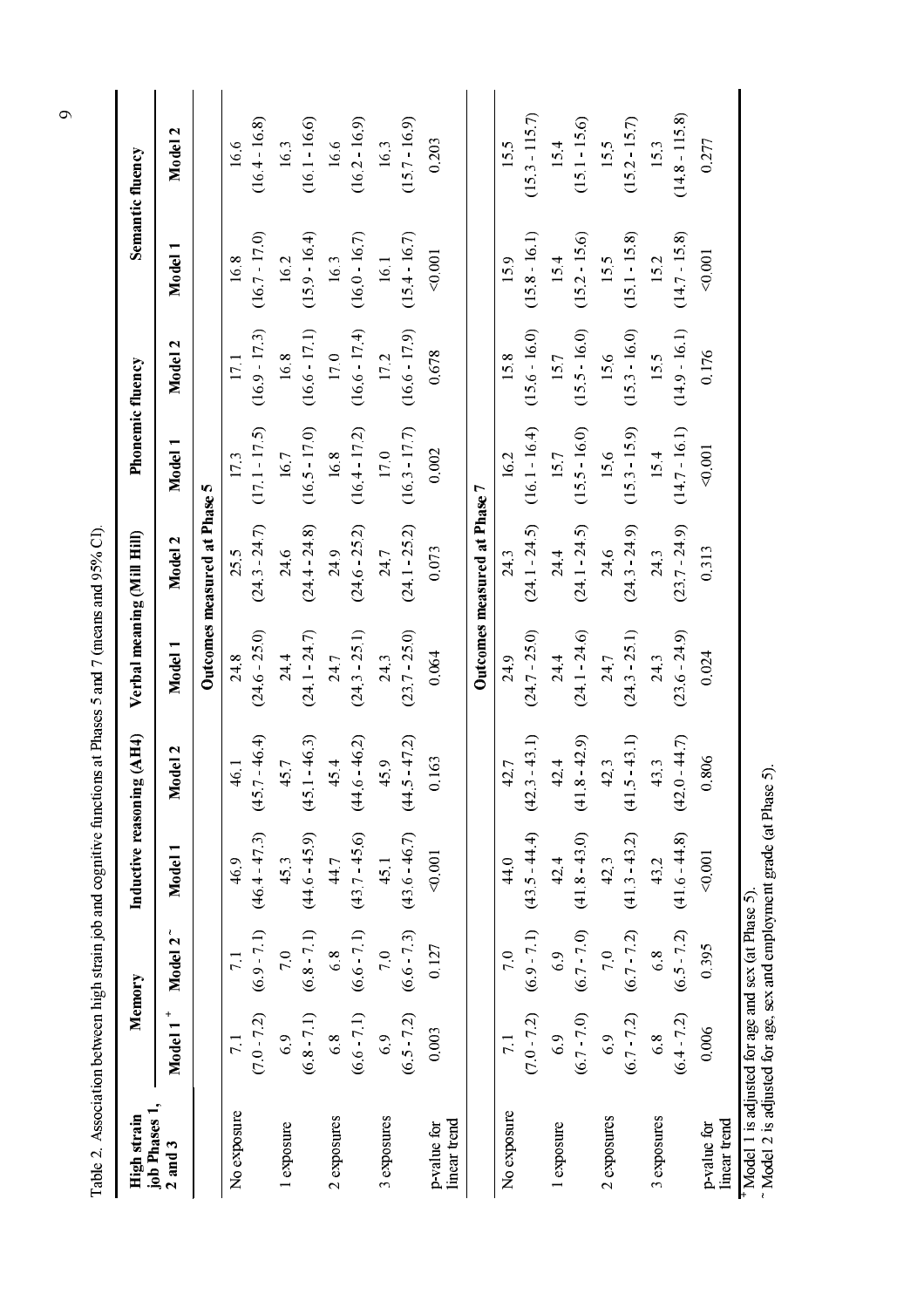Associations between exposure to an active job and cognitive function are presented in Table 3. Increasing exposure to an active job over Phases 1, 2 and 3 was associated with higher performance on all the cognitive function tests at Phase 5 in analyses adjusted for age and sex. However, only the associations with verbal meaning at Phase 5 and phonemic fluency at Phase 5 and 7 were robust to additional adjustment for employment grade. Adjusting for smoking, alcohol consumption, BMI, depression and hypertension had no effect on these associations. There were no statistically significant exposure X time interactions between active job and phonemic fluency (not shown).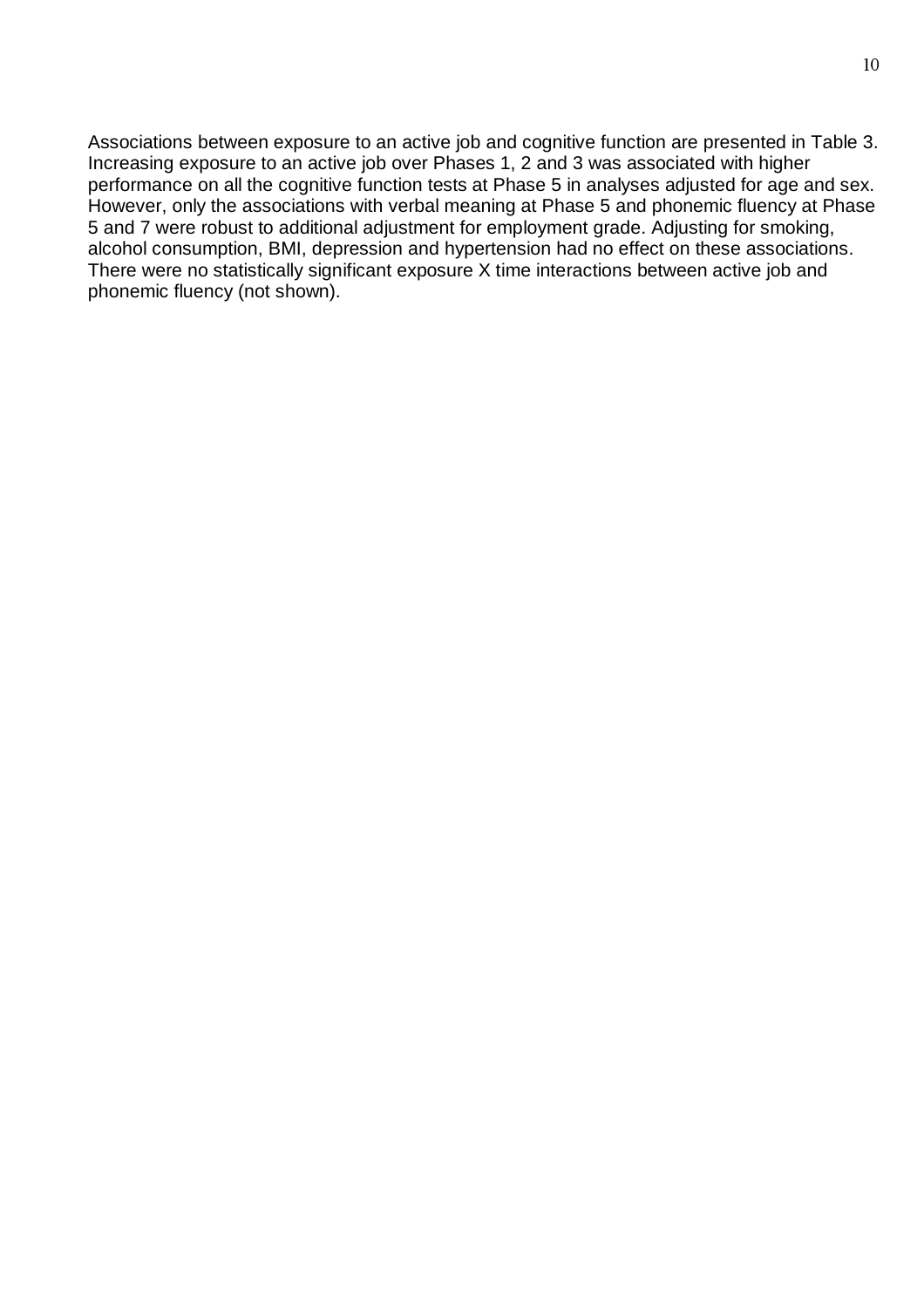| Phases 1, 2<br>and 3        |                      | Memory               | Inductive reasoning | (AH4)                   | Verbal meaning (Mill Hill) |                              |                 | <b>Phonemic fluency</b> |                 | Semantic fluency              |
|-----------------------------|----------------------|----------------------|---------------------|-------------------------|----------------------------|------------------------------|-----------------|-------------------------|-----------------|-------------------------------|
|                             | Model 1 <sup>+</sup> | Model 2 <sup>-</sup> | Model 1             | del 2<br>$\mathbf{s}_0$ | Model 1                    | Model 2                      | Model 1         | Model 2                 | Model 1         | $\mathbf{\tilde{c}}$<br>Model |
|                             |                      |                      |                     |                         |                            | Outcomes measured at Phase 5 |                 |                         |                 |                               |
| No exposure                 | 6.8                  | 7.0                  | 43.4                | 5.9<br>4                | 23.8                       | 24.8                         | 16.2            | 16.9                    | 15.7            | 16.4                          |
|                             | $(6.7 - 6.9)$        | $(6.9 - 7.1)$        | (42.9 43.8)         | $-46.3$<br>(45.5)       | $(23.6 - 23.9)$            | $(24.7 - 25.0)$              | $(16.0 - 16.4)$ | $(16.7 - 17.1)$         | $(15.5 - 15.9)$ | $(16.2 - 16.6)$               |
| 1 exposure                  | 7.2                  |                      | 47.1                | 45.8                    | 24.8                       | 24.3                         | 17.2            | 16.9                    | 17.0            | 16.6                          |
|                             | $(7.0 - 7.3)$        | $(7.0 - 7.3)$        | (46.5 47.7)         | 46.4<br>(45.3)          | $(24.6 - 25.1)$            | $(24.1 - 24.6)$              | $(16.9 - 17.5)$ | $(16.6 - 17.2)$         | $(16.8 - 17.3)$ | $(16.4 - 16.9)$               |
| 2 exposures                 | 7.2                  | 6.8                  | 49.1                | 5.8<br>4                | 25.7                       | 24.4                         | 181             | 17.2                    | 17.4            | 16.5                          |
|                             | $(6.9 - 7.3)$        | $(6.7 - 7.0)$        | (48.3 49.8)         | $-46.5$<br>(45.1)       | $(25.4 - 26.1)$            | $(24.1 - 24.7)$              | $(17.7 - 18.4)$ | $(16.9 - 17.6)$         | $(17.1 - 17.7)$ | $(16.2 - 16.8)$               |
| 3 exposures                 | 74                   | 6.9                  | 50.5                | 46.0                    | 26.3                       | 24.5                         | 18.5            | 17.3                    | 18.0            | 16.7                          |
|                             | $(7.2 - 7.6)$        | $(6.8 - 7.2)$        | $(49.7 - 51.2)$     | 46.7<br>(45.3)          | $(25.9 - 26.6)$            | $(24.2 - 24.8)$              | $(18.2 - 18.8)$ | $(16.9 - 17.6)$         | $(17.7 - 18.3)$ | $(16.3 - 17.0)$               |
| linear trend<br>p-value for | 0.001                | 0.403                | 0.001               | 894<br>$\circ$          | 0.001                      | 0.022                        | 0.001           | 0.017                   | 0.001           | 0.192                         |
|                             |                      |                      |                     |                         |                            | Outcomes measured at Phase 7 |                 |                         |                 |                               |
| No exposure                 | 6.7                  | 6.9                  | 40.8                | 2.5<br>4                | 23.7                       | 24.4                         | $\overline{5}$  | 15.5                    | 15.0            | 15.4                          |
|                             | $(6.6 - 6.8)$        | $(6.8 - 7.0)$        | $(40.4 - 41.3)$     | $-43.9$<br>(42.0)       | $(23.5 - 23.9)$            | $(24.3 - 24.6)$              | $(14.9 - 15.3)$ | $(15.4 - 15.7)$         | $(14.8 - 15.1)$ | $(15.3 - 15.6)$               |
| 1 exposure                  | $\overline{71}$      | 6.9                  | 44.3                | 2.6<br>4                | 24.9                       | 24.2                         | 16.2            | 15.7                    | 16.0            | 15.4                          |
|                             | $(6.9 - 7.3)$        | $(6.8 - 7.1)$        | (43.744.9)          | $-43.2$<br>(42.0)       | $(24.7 - 25.2)$            | $(23.9 - 24.4)$              | $(15.9 - 16.4)$ | $(15.5 - 16.0)$         | $(15.7 - 16.2)$ | $(15.2 - 15.7)$               |
| 2 exposures                 | 74                   | $\overline{70}$      | 46.2                | 2.8<br>4                | 25.8                       | 24.4                         | 17.1            | 16.1                    | 16.6            | 15.6                          |
|                             | $(7.2 - 7.5)$        | $(6.8 - 7.2)$        | $(45.5 - 47.0)$     | $-43.6$<br>(42.1)       | $(25.5 - 26.1)$            | $(24.1 - 24.7)$              | $(16.7 - 17.4)$ | $(15.8 - 16.5)$         | $(16.3 - 16.9)$ | $(15.3 - 15.9)$               |
| 3 exposures                 | 7.4                  | $\frac{6}{9}$        | 47.2                | 42.9                    | 26.2                       | 24.4                         | 17.2            | 16.1                    | 17.0            | 15.7                          |
|                             | $(7.2 - 7.6)$        | $(6.7 - 7.1)$        | $(46.5 - 48.0)$     | 43.6<br>(42.1)          | $(25.9 - 26.6)$            | $(24.1 - 24.7)$              | $(16.9 - 17.6)$ | $(15.7 - 16.4)$         | $(16.7 - 17.3)$ | $(15.4 - 16.0)$               |
| linear trend<br>p-value for | 0.001                | 0.812                | < 0.001             | 276<br>$\circ$          | < 0.001                    | 0998                         | < 0.001         | 0.001                   | < 0.001         | 0.118                         |

Table 3. Association between cumulative exposure to active job and cognitive functions at Phases 5 and 7 (means and 95% CI).

 $\frac{1}{\sqrt{1-\frac{1}{2}}}$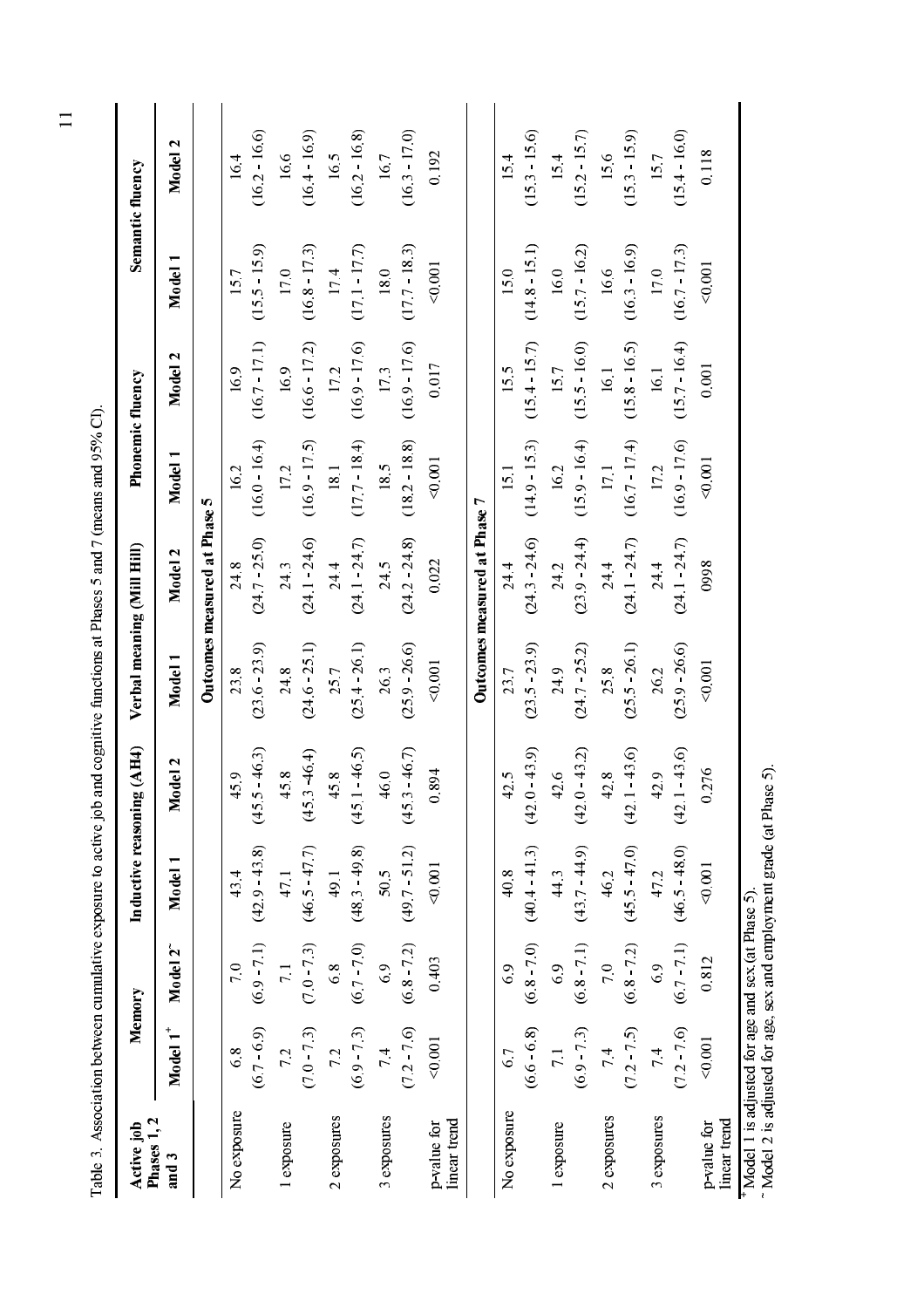Further analyses of change in cognitive function test scores between Phases 5 and 7 were conducted only for verbal meaning and phonemic fluency as these were the measures associated with an active job (Table 3, Model 2). As can be seen in Table 4, there was an association between a high strain job, and an inverse association between exposure to an active job, and a declining verbal meaning score between Phase 5 and Phase 7. However, these associations were not robust to adjustment for employment grade. Correspondingly, the inverse associations observed between an active job and phonemic fluency attenuated after adjustment for employment grade and did not remain statistically significant.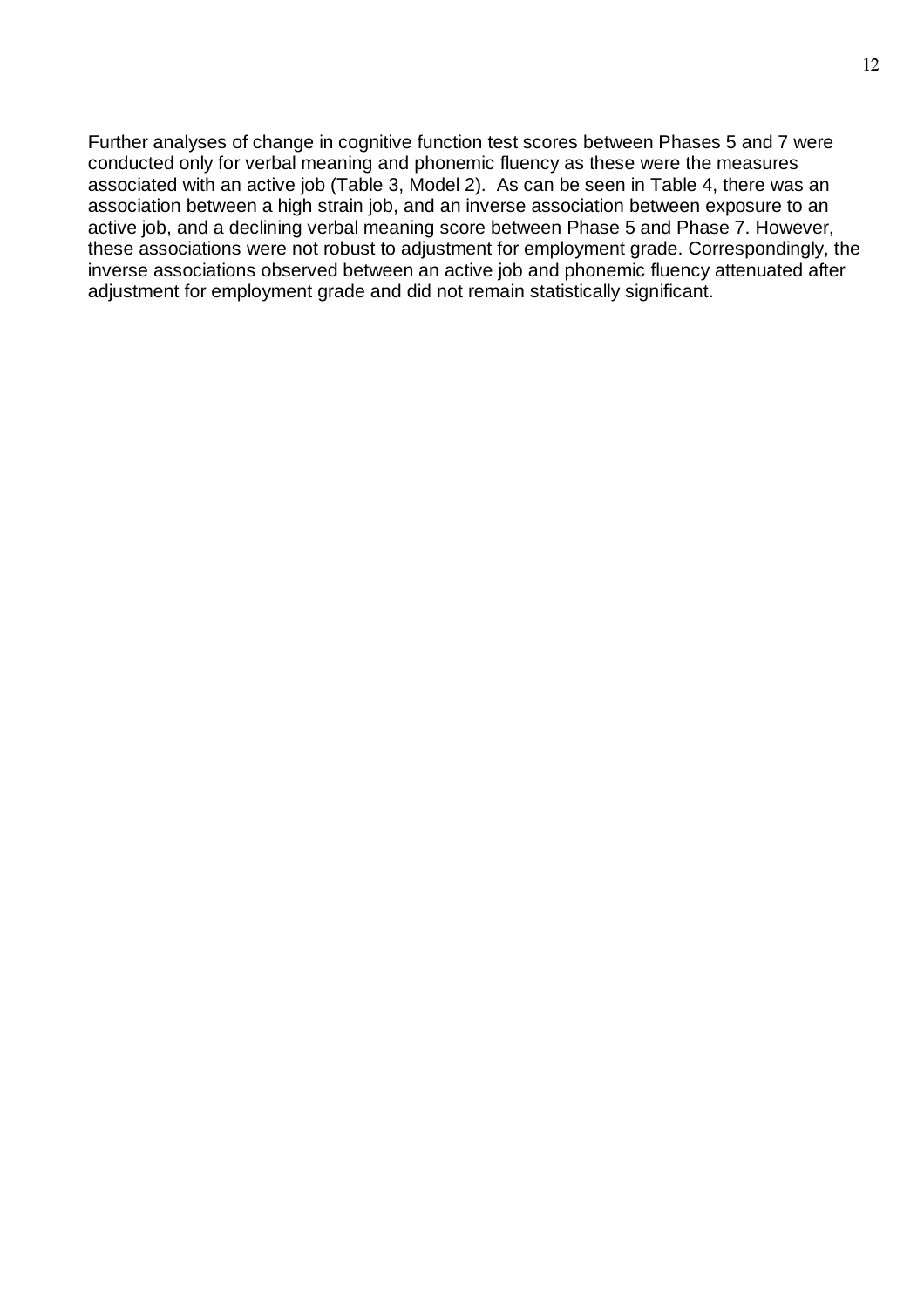|                                       |          |             | Verbal m                     | quintile)    | eaning / Mill Hill (the worst                    |          |               | Phonemic fluency change (the worst | quintile)    |                                                  |
|---------------------------------------|----------|-------------|------------------------------|--------------|--------------------------------------------------|----------|---------------|------------------------------------|--------------|--------------------------------------------------|
|                                       |          |             | Adjusted for ages<br>and sex |              | employment grade<br>Adjusted for age,<br>sex and |          |               | Adjusted for age<br>and sex        |              | employment grade<br>Adjusted for age,<br>sex and |
|                                       | N/cases  | $\mathbb S$ | $95%$ CI                     | $\mathbb{B}$ | 95% CI                                           | N/cases  | $\frac{R}{C}$ | J<br>95%                           | $\mathbb{B}$ | 95% CI                                           |
| High strain job<br>over 3 phases      |          |             |                              |              |                                                  |          |               |                                    |              |                                                  |
| No exposure                           | 2503/505 |             |                              |              |                                                  | 2485/522 |               |                                    |              |                                                  |
| 1 exposure                            | 1011/215 | 1.08        | 0.90, 1.29                   | 1.03         | 0.86, 1.24                                       | 1006/215 | 1.02          | 0.85, 1.22                         | 1.05         | 0.87, 1.26                                       |
| 2 exposures                           | 453/95   | 1.06        | 82, 1.36<br>0                | 1.02         | 0.80, 1.31                                       | 452/94   | 0.98          | 0.77, 1.26                         | 1.02         | 0.79, 1.31                                       |
| 3 exposures                           | 161/43   | 1.48        | .03, 2.13                    | 1.42         | 0.98, 2.05                                       | 160/41   | 1.29          | 0.89, 1.87                         | 1.34         | 0.92, 1.95                                       |
| p-value for trend                     |          |             | 0.795                        |              | 0.188                                            |          |               | 0.432                              |              | 0.246                                            |
| Active job over 3<br>phases           |          |             |                              |              |                                                  |          |               |                                    |              |                                                  |
| No exposure                           | 1796/414 |             |                              |              |                                                  | 1785/358 |               |                                    |              |                                                  |
| l exposure                            | 934/184  | 0.81        | 0.78, 0.99                   | 0.90         | 0.73, 1.11                                       | 927/199  | 112           | 0.92, 1.37                         | 110          | 0.86, 1.35                                       |
| 2 exposures                           | 715/121  | 0.68        | 0.53, 0.86                   | 0.79         | 0.61, 1.00                                       | 710/155  | 114           | 0.92, 1.42                         | 1.09         | 0.86, 1.38                                       |
| 3 exposures                           | 682/139  | 0.83        | .67, 1.04<br>¢               | 1.00         | 0.77, 1.28                                       | 681/160  | 1.25          | 1.00, 1.55                         | 1.18         | 0.90, 1.51                                       |
| p-value for trend                     |          |             | 0.012                        |              | 0.524                                            |          |               | 0.038                              |              | 0.197                                            |
| No exposure is the reference category |          |             |                              |              |                                                  |          |               |                                    |              |                                                  |

 $\frac{13}{2}$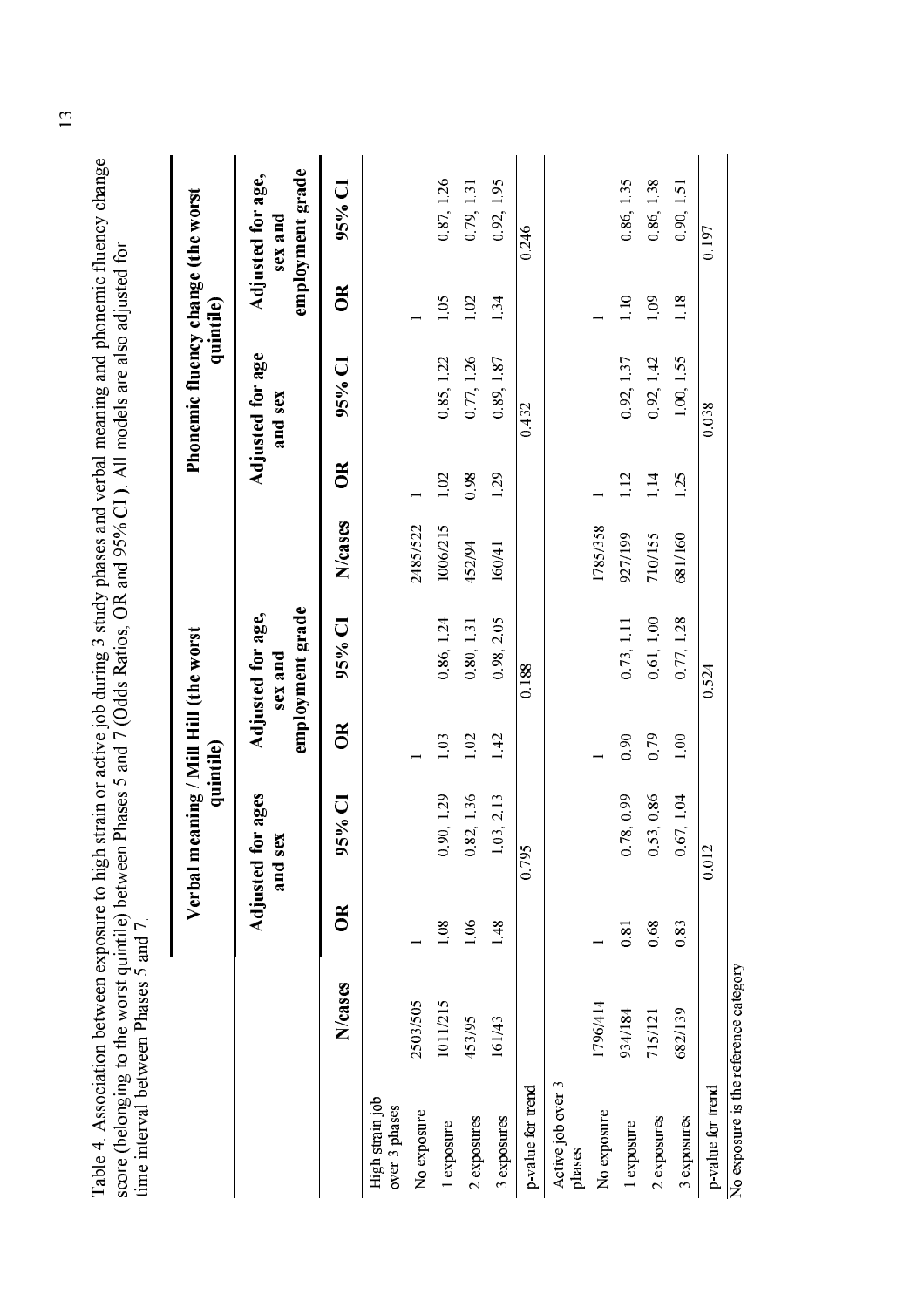Because it is possible that the excluded subjects represented a more susceptible population (e.g., lower cognitive reserve), the restriction criteria might have introduced attrition bias into our analyses. In order to rule out that possibility, we additionally tested the association between baseline exposure to high strain or active jobs and cognitive functions at both study phases. Exposure to a high strain job at baseline was associated with a lower verbal meaning score (Mill Hill) score at Phase 5 (p=0.002) and at Phase 7 (p=0.019) when adjusted for employment grade. None of the other tested associations were statistically significant.

## **DISCUSSION**

In this study of a middle-aged population there were dose-response associations between cumulative exposure to high strain or active jobs and several cognitive performance test scores before but not after adjustment for socioeconomic position. Only the association between an active job and phonemic fluency was robust to adjustment for employment grade at both follow-up periods which were, on average, 6 and 12 years after assessment of the exposure. However, no independent relationships were found between cumulative exposure to high strain or active jobs and change in cognitive performance between the follow-ups.

Numerous studies have observed adverse effects on learning and memory following intense stress or glucocorticoid treatment [13-17]. The release of stress hormones, for example, epinephrine and glucocorticoids from the adrenal glands during or after emotionally stressful experiences, has been shown to affect the consolidation of lasting memories [18]. Additionally, extensive evidence suggests that the amygdalae, and specifically the basolateral amygdalae, mediate stress hormone effects on memory functions [19]. In previous investigations it has also been reported that chronic stress results in poor performance in many cognitive tests [21**].** 

Chronic psychological stress would have been a plausible explanation of our findings had we observed an association between high job strain and low cognition function. The failure to observe such an association in the present study suggests that high job strain may be a psychological stressor of insufficient intensity to result in long-term impairment of cognitive function. Indeed, the adverse effect of high job strain on cardiovascular outcomes is expected to result from long-lasting exposure to moderate rather than high intensity stress [34].

In the few previous studies on this issue, it has been suggested that high strain jobs inhibit learning [12], or have adverse effects on learning-like outcomes [11]. Several issues may explain why our results are not in line with these longitudinal studies. First, our findings were based on a cohort of over 4,000 employees whereas previous studies had much smaller samples. Second, our study is the only one to use cumulative exposure to the job strain categories to determine the long-term effects of work environment stressors. Although repeat measures may result a more reliable assessment, there is a possibility that the effect of exposure to high strain or active jobs may wear off due to habituation. A considerable proportion of the Whitehall II participants had already retired from the civil service by Phases 5 and 7 and so were no longer exposed to the negative effects of a high strain job or the benefits of an active job, a factor that may lead to 'dilution' of the effects.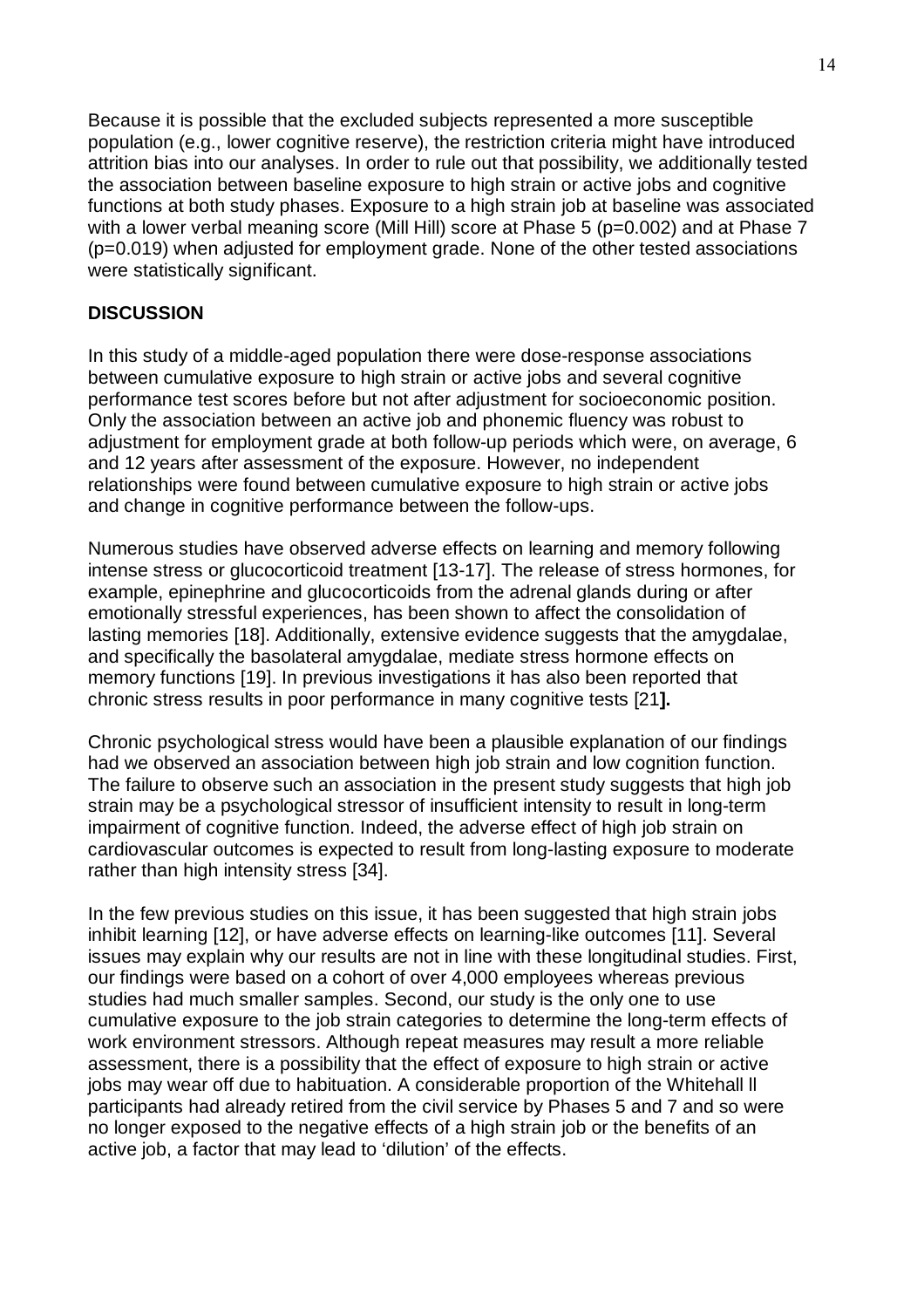We used a large variety of cognitive tests to determine learning outcomes. Previous studies have used self determined or perceived sense of learning, such as sense of mastery and self-efficacy. These measures may be open to common-method bias that can artificially inflate associations. Furthermore, such self-assessment scales may reflect coping rather than cognition. Indeed, people may learn how to master or to cope with the demands of their job without any improvement in general cognitive capacity.

The nearly ubiquitous associations observed between high strain or active jobs and cognitive performance in this study, were substantially reduced after adjustment for employment grade. A clear socioeconomic gradient has been found in both components of high strain and active jobs. High job control and high demands are more common in higher socioeconomic groups [35]. It is possible that the relationship between an active job in the high employment grades and cognitive performance is reciprocal. That is, active jobs may lead to better cognitive functioning in people who get the better jobs i.e. those with high psychological demands combined with high job control. While this cannot be ruled out, socioeconomic position is also a marker of myriad other risk factors that may affect cognition, such as early life conditions, education, and cardiovascular diseases.

## **Study strengths and weaknesses**

This study has certain strengths that reduce the possibility of false negative conclusions. The study benefits from using data from Whitehall II, a well-characterized cohort with sufficient power to detect effects, and repeated measures of the key factors: job strain components, and cognitive function tests. Furthermore, cognitive function was tested using a wide variety of well characterized validated tests. Nonetheless, it is important to note some limitations. First, the final analyses were conducted using participants with complete data on cognitive function at Phases 5 and 7 and work characteristics at Phases 1, 2 and 3. This meant that more than half the original population was excluded. There were some differences in baseline characteristics between included and excluded civil servants even in the exposure variables suggesting over representation of those belonging to the active category. Although selective processes may have resulted in some underestimation of the association between the job strain categories and cognitive function, they are unlikely to have completely masked an association. Second, our analysis of change in cognitive scores is based on only two waves of data. It is recognized that such analyses are subject to ceiling and floor effects, regression to the mean, and measurement error. However, data from two waves are a distinct improvement on cross-sectional analysis even though robust causal inferences are best obtained from multi-wave studies [36]. Third, our data come from a cohort of older, white-collar civil servants and cannot be assumed to represent the general population. However, participants cover a good proportion of the socioeconomic spectrum. Given the increased representation of workers employed in white-collar occupations, our sample may be more representative than initially thought. In addition, the longitudinal changes in cognitive function measures between Phase 5 and Phase 7 were small, probably partly as a result of the relatively short follow-up time, limiting the statistical power to detect significant associations. However, there were statistically significant associations between exposure to an active job and two of the cognitive function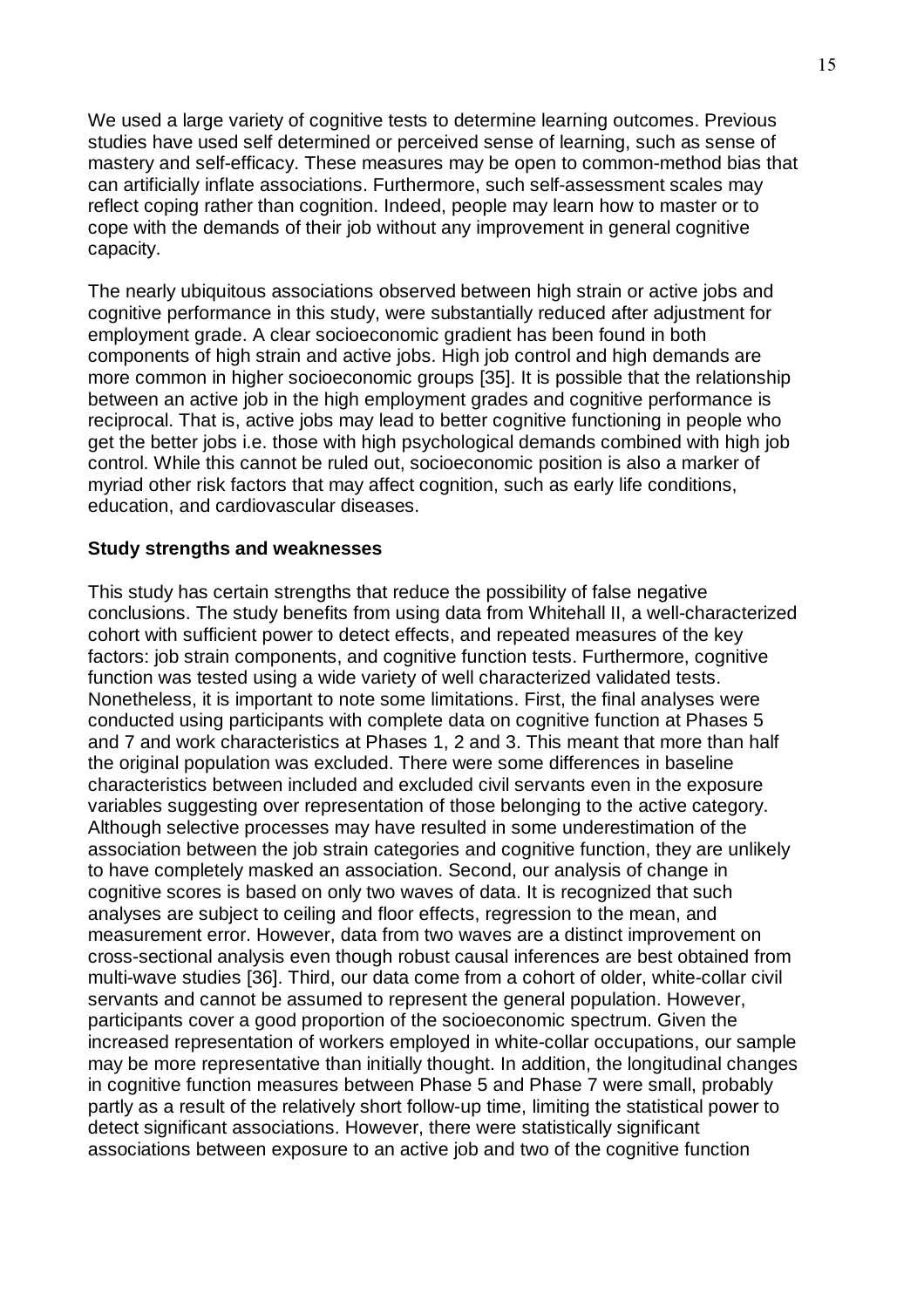measures, but those associations were not robust to adjustments for employment grade.

## **Conclusions**

Although we found an association between active job and some measures of cognition, verbal meaning and verbal fluency, there was no evidence that an active job predicts change in these measures, independent of socioeconomic position. Our results do not offer strong support for the hypothesis that active work is causally associated, through cumulative learning experiences, with enhanced cognitive function or lower risk of cognitive decline. We also failed to obtain consistent support for job strain as a determinant of cognitive function.

# **ACKNOWLEDGEMENTS / FUNDING**

The Whitehall II study has been supported by grants from the Medical Research Council; British Heart Foundation; Health and Safety Executive; Department of Health; National Heart Lung and Blood Institute (HL36310), US, NIH: National Institute on Aging (AG13196), US, NIH; Agency for Health Care Policy Research (HS06516); and the John D and Catherine T MacArthur Foundation Research Networks on Successful Midlife Development and Socio-economic Status and Health. J.E.F. is supported by the MRC (Grant number G8802774), M.J.S. by a grant from the British Heart Foundation, M.G.M. by an MRC Research Professorship, MK by the Academy of Finland (project 117604, 124322 and 124271), ME by the WEF (project 203533) and A S-M by EURYI award from the European Science Foundation. We thank all participating Civil Service departments and their welfare, personnel, and establishment officers; the Occupational Health and Safety Agency; the Council of Civil Service Unions; all participating civil servants in the Whitehall II study; all members of the Whitehall II study team.

The Corresponding Author has the right to grant on behalf of all authors and does grant on behalf of all authors, an exclusive licence (or non exclusive for government employees) on a worldwide basis to the BMJ Publishing Group Ltd and its Licensees to permit this article (if accepted) to be published in Occupational and Environmental Medicine editions and any other BMJPG products to exploit all subsidiary rights, as set out in our licence (http://oem.bmjjournals.com/misc/ifora/licenceform.shtml)."

**Competing interests**: none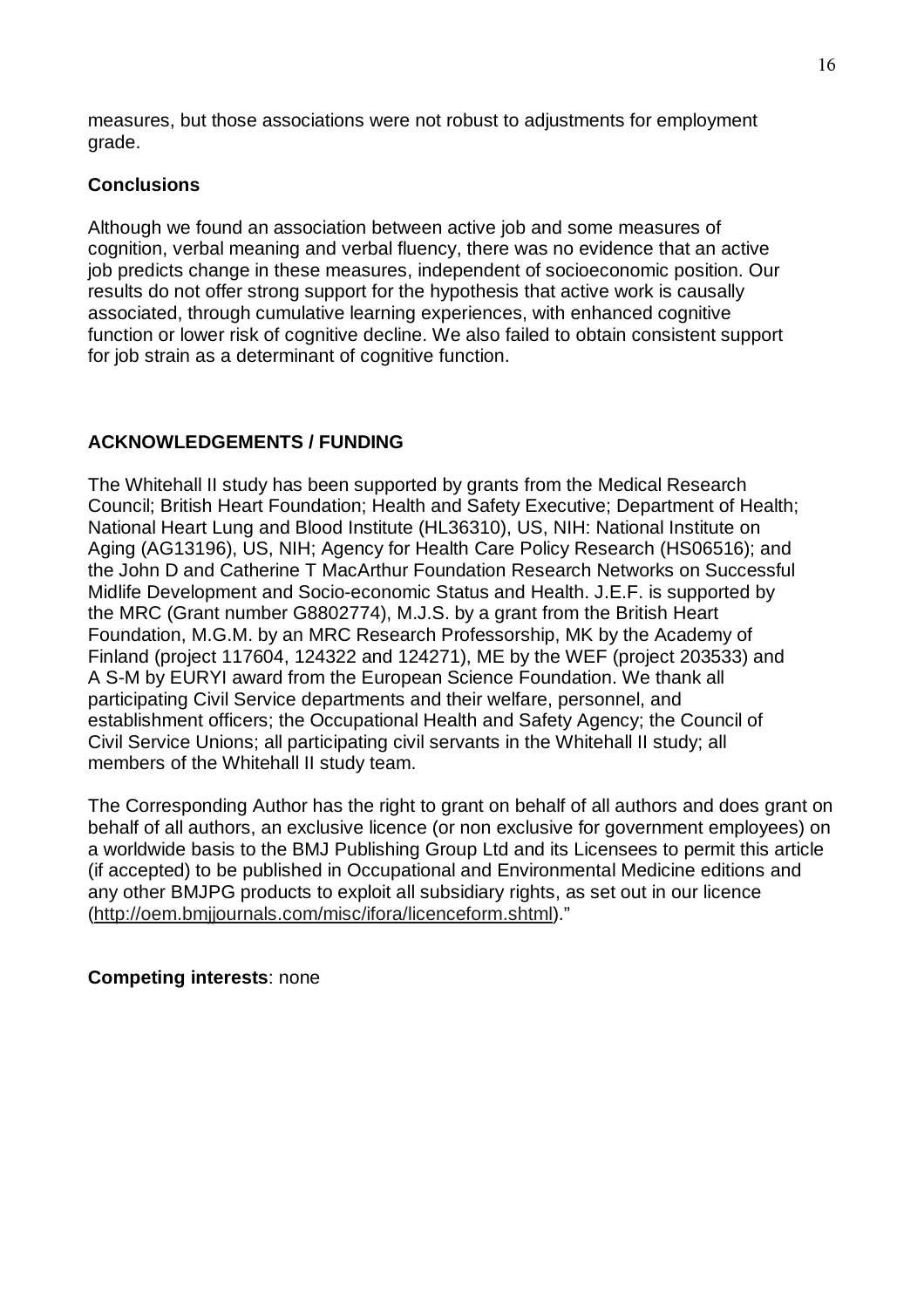## **REFERENCES**

- Theorell T, Perski A, Akerstedt T, et al. Changes in job strain in relation to changes in  $\mathbf{1}$ . physiological state. A longitudinal study. Scand J Work Environ Health, 1988, 14:189-96.
- $2.$ Theorell T, Karasek RA, Eneroth P: Job strain variations in relation to plasma testosterone fluctuations in working men--a longitudinal study. *J Intern Med*, 1990, 227:31-6.
- Theorell T, Tsutsumi A, Hallquist J, et al. Decision latitude, job strain, and myocardial  $3<sub>1</sub>$ infarction: a study of working men in Stockholm. The SHEEP Study Group. Stockholm Heart epidemiology Program. Am J Public Health 1998, 88:382-8.
- $\overline{4}$ . Vahtera J, Kivimaki M, Pentti J, Theorell T: Effect of change in the psychosocial work environment on sickness absence: a seven year follow up of initially healthy employees. J Epidemiol Community Health, 2000, 54:484-93.
- 5. Bosma H, Marmot MG, Hemingway H, et al. Low job control and risk of coronary heart disease in Whitehall II (prospective cohort) study.  $Bmj$ , 1997. **314**:558-65.
- 6. Karasek R, Baker D, Marxer F, et al. Job decision latitude, job demands, and cardiovascular disease: a prospective study of Swedish men. Am J Public Health, 1981, 71:694-705.
- $7<sub>1</sub>$ Landsbergis PA, Schnall PL, Deitz DK, et al. Job strain and health behaviors: results of a prospective study. American Journal of Health Promotion, 1998, 12:237-45.
- 8. Karasek RA. Theorell T. Schwartz JE, et al. Job characteristics in relation to the prevalence of myocardial infarction in the US Health Examination Survey (HES) and the Health and Nutrition Examination Survey (HANES). Am J Public Health, 1988, 78:910-8.
- 9. Johnson JV, Hall EM: Job strain, work place social support, and cardiovascular disease: a cross-sectional study of a random sample of the Swedish working population. Am J Public Health, 1988, 78:1336-42.
- $10.$ Amick BC, 3rd, Kawachi I, Coakley EH, et al. Relationship of job strain and iso-strain to health status in a cohort of women in the United States. Scand J Work Environ Health, 1998,  $24:54-61$
- $11.$ Holman DJ, Wall TD: Work characteristics, learning-related outcomes, and strain: a test of competing direct effects, mediated and moderated models. Journal of Occupational Health Psychology, 2002, 7:283-301.
- Taris TW, Feij JA: Learning and strain among newcomers: a three wave study on the effects 12. of job demands and job control. *Journal of Psychology*, 2004, 138:543-563.
- McGaugh JL, Roozendaal B: Role of adrenal stress hormones in forming lasting memories 13. in the brain. Curr Opin Neurobiol., 2002,  $12:205-210$ .
- $14.$ McEwen BS: Allostasis and allostatic load: implications for neuropsychopharmacology. Neuropsychopharmacology, 2000, 22:108-24.
- Roozendaal B, Hahn EL, Nathan SV, de Quervain DJ, McGaugh JL: Glucocorticoid effects 15. on memory retrieval require concurrent noradregenic activity in the hippocampus and basolateral amygdala. J Neuroscience, 2004, 15:8161-9.
- 16. de Kloet ER, Oitzl MS, Joels M: Stress and cognition. Are corticosteroids good or bad guys? T Neuroscience, 1999, 22:422-426.
- 17. Lupie SJ, King S, Meaney MJ, et al. Can poverty get under your skin? basal cortisol levels and cognitive function in children from low and high socioeconomic status. Dev Psychopathol, 2001, 13:653-76.
- 18. Roozendaal B: Stress and memory: opposing effects of glucocorticoids on memory consolidation and memory retrieval. Neurobiol Learning and Memory, 2002, 78:578-95.
- 19. Dudai Y: Molecular basis of long-term memories: a question of persistance. Curr Opin Neurobiol., 2002, 12:211-216.
- Morgan CAr, Hazlett G, Doran A, et al. Accuracy of eyewitness memory for persons 20. encountered during exposure to highly intense stress. *Int J Law Psychiatry*, 2004, 27:265-79.